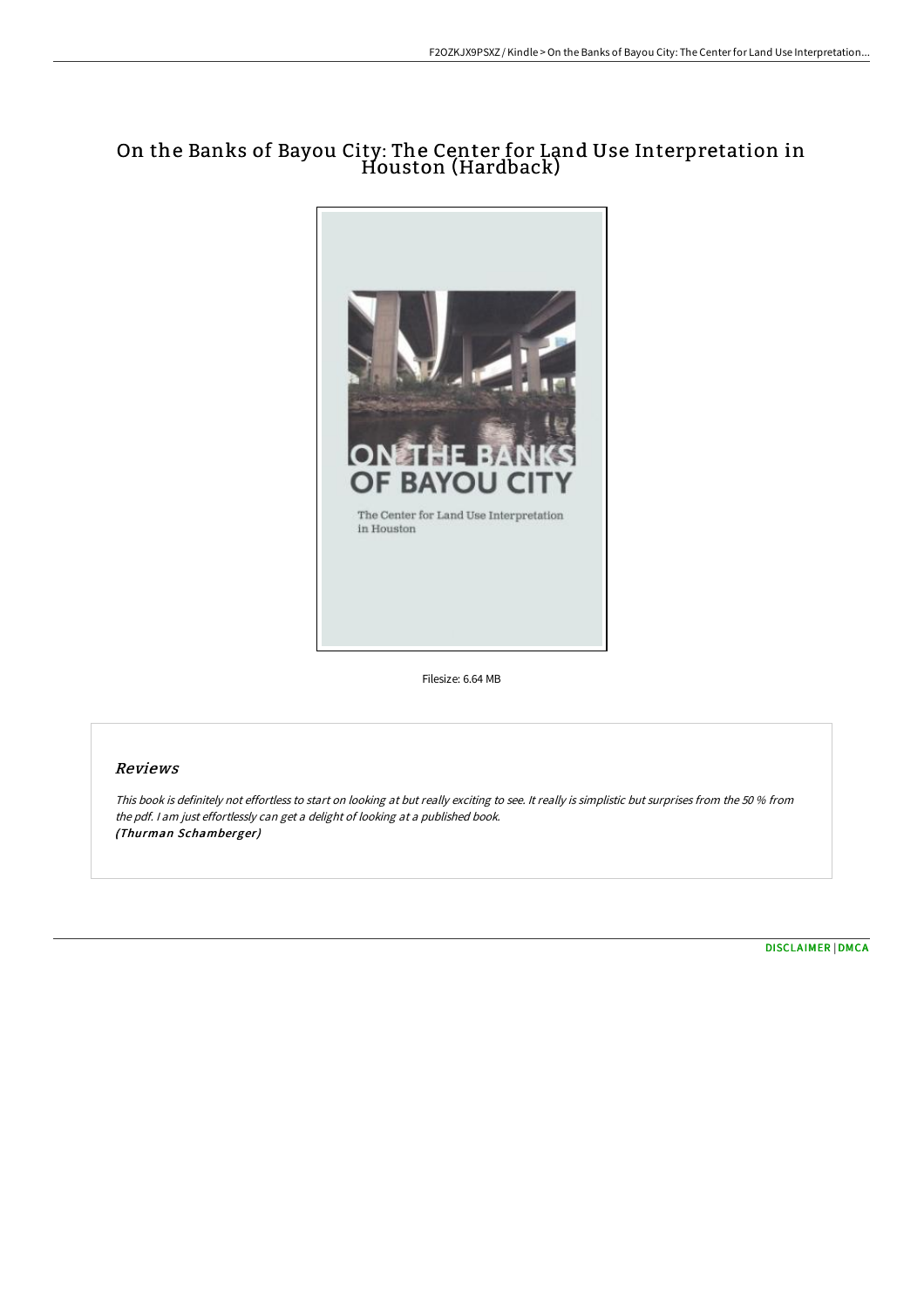### ON THE BANKS OF BAYOU CITY: THE CENTER FOR LAND USE INTERPRETATION IN HOUSTON (HARDBACK)



Sarah Campbell Blaffer Gallery, United States, 2009. Hardback. Condition: New. Language: English . Brand New Book. Since 1994, The Center for Land Use Interpretation (CLUI)--a research organization based in Culver City, California--has studied the U.S. landscape, using multidisciplinary research, information processing and interpretive tools to stimulate thought and discussion around contemporary land-use issues. During a residency at the University of Houston Cynthia Woods Mitchell Center for the Arts, the CLUI established a field station on the banks of the Buffalo Bayou, revealing aspects of the relationship between oil and the landscape in Houston that are often overlooked--even by the city s residents. The CLUI s findings are presented in this volume and a concurrent exhibition at the Blaffer Gallery, titled Texas Oil: Landscape of an Industry. The book documents the CLUI s methodology in a series of interviews and includes a photographic essay on land use in Houston featuring a panoramic, foldout section and a comprehensive chronology of the CLUI s projects and publications over the past 14 years.

Read On the Banks of Bayou City: The Center for Land Use [Interpretation](http://albedo.media/on-the-banks-of-bayou-city-the-center-for-land-u.html) in Houston (Hardback) Online  $\Rightarrow$ Download PDF On the Banks of Bayou City: The Center for Land Use [Interpretation](http://albedo.media/on-the-banks-of-bayou-city-the-center-for-land-u.html) in Houston (Hardback)